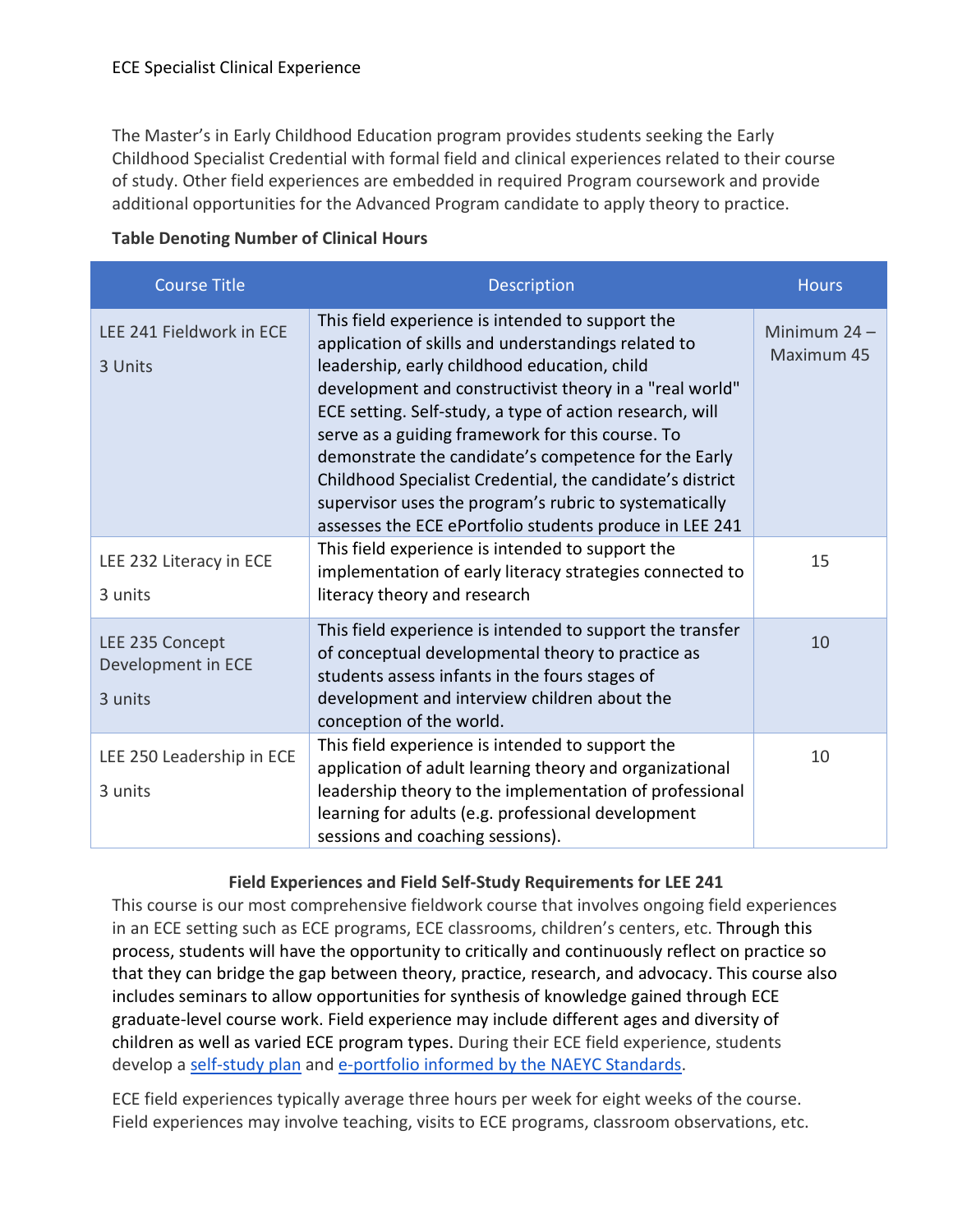**1. FIELD SITE DESCRIPTIONS:** Students provide in writing the names and program types (ECE center, classroom, agency, etc.) of the places where they complete their field hours. They must include the reasons for selecting each of the field sites. They must provide information on the children-ages, background, etc./teachers/ administrators involved. They must describe their activities each week linked to the NAEYC Standards, and complete th[e field self-study](https://drive.google.com/file/d/1r9Fe1hkWLNAGRrWz2lni7Ymcc2VmFAdD/view?usp=sharing) [Activities](https://drive.google.com/file/d/1r9Fe1hkWLNAGRrWz2lni7Ymcc2VmFAdD/view?usp=sharing)  [Form](https://drive.google.com/file/d/1r9Fe1hkWLNAGRrWz2lni7Ymcc2VmFAdD/view?usp=sharing) obtaining proper signatures to verify completion of field hours.

## **Figure: Field Self-Study Log**

| Name:               |                         | <b>Observation #:</b> |                         |  |  |
|---------------------|-------------------------|-----------------------|-------------------------|--|--|
| Date of Field Work: |                         |                       |                         |  |  |
|                     |                         |                       | Signature:              |  |  |
|                     |                         |                       |                         |  |  |
| Program Type:       | <b>Summary of Role:</b> |                       | <b>NAEYC Standards:</b> |  |  |
|                     |                         |                       |                         |  |  |
| <b>Reflection:</b>  |                         |                       |                         |  |  |
|                     |                         |                       |                         |  |  |
|                     | <b>Length of Time:</b>  | Location/Site:        |                         |  |  |

**2. ORGANIZATION:** Students create a system such as a notebook, file folders, and/or an album for the field assignment to document their field experience and collect evidence of these experiences.

**3. EXAMPLES OF ECE PRACTICE** (2 Examples): Students provide concrete evidence of their specific field activities to document their progress. For ECE Program Leaders, this may include teaching, observations, work with families, etc. For ECE Teacher Leaders, evidence must be provided of ECE teaching with children to demonstrate quality ECE practices in two ECE levels (infant/toddler, preschool, TK-2 grades).

Each **Example of ECE Practice** should include at least one video (no more than 10 minutes) (two examples = 2 videos) and other evidence such as photos, experiences samples or products. If children or other adults are shown, written consent must be obtained. The purpose of the videos and other evidence is to allow the LEE 241 supervisor and others in the fieldwork course to provide feedback helpful in improving the quality of the student's ECE practice and leadership skills.

**4. THE FIELD SELF-STUDY:** The student determines a problem or interest area to study in more depth at one or more of the field sites. The field self-study may be included in the field hours, but typically involves additional time.

**5. QUESTIONS:** Students explain how this study addresses their specific ECE interest or focus. They develop a series of questions to inform the study and reflect the purpose and context of the field self-study.

**6. PARTICIPANT(S) OR DATA SOURCES:** Students determine who is going to participate in the study or other data sources. They obtain written informed consent if needed.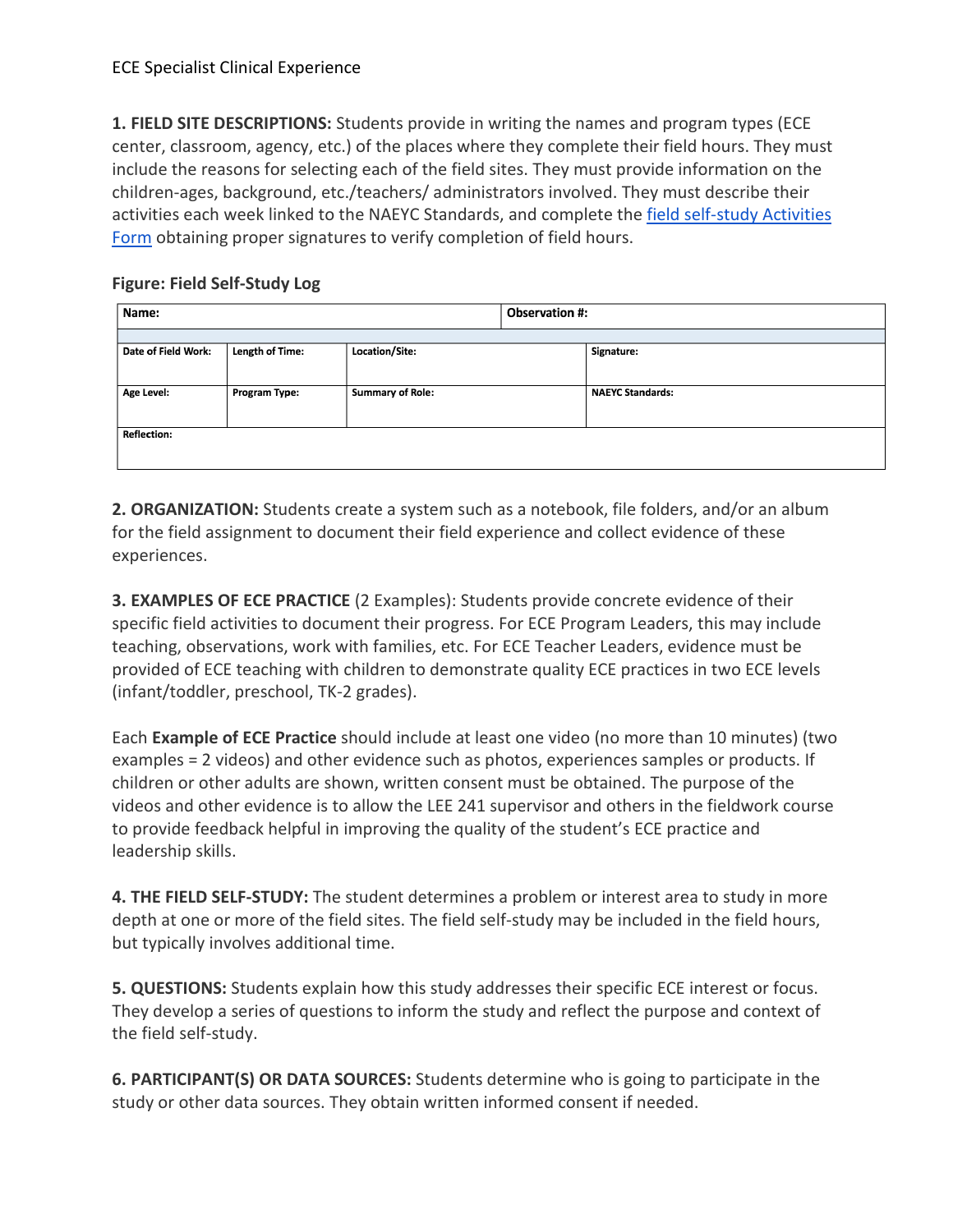**7. THEORETICAL FRAME:** Students choose a theoretical frame, ECE philosophy, etc. to guide their field self-study. They read at least two related books or articles relevant to the fieldwork self-study.

**8. DOCUMENTATION PLAN:** Students record information, collect data and document findings. In addition to observational notes or a journal, students may develop interview forms, use photographs or video tape, collect experience samples, etc.

**9. MODIFY AND FINALIZE FIELD SELF-STUDY PLAN:** Students conduct an observation to try out the methods selected and finalize the field self-study plan. The LEE 241 instructor approves the proposed field self-study.

**10. IMPLEMENTATION:** Students conduct the field self-study and document their findings using an ePortfolio format.

**11. REFLECTION:** After completing field self-study, students write a reflection concerning the findings, what was learned and how this field self-study assisted in enhancing student's professional experiences and leadership in ECE.

**12. FIELD SELF-STUDY PRESENTATION:** The field self-study is shared at the LEE 241 seminar. The presentation is usually brief, 10-20 minutes. The presentation includes navigating through the ePortfolio which is typically used to help explain the study and findings.

## **Figure: Example ePortfolio Home Page**





Hello there! My name is AJ Gagaza and I am an educator in the Central Valley of California! I attended both Fresno State for my Bachelor's in Music Education and my Master's in Early Childhood Education. I have taught kindergarten-8th grade music, including classroom music, band, and jazz band.

**Example Self-Study ePortfolios**

- [Gender Stereotypes in Child's Play](https://sites.google.com/mail.fresnostate.edu/agagaza-lee241-eportfolio/home)
- [Enhancing my Coaching Practice through Self-Study](https://sites.google.com/a/mail.fresnostate.edu/anna-arambula-eportfolio-enhancing-my-coaching-practice/introduction-to-my-self-study)
- [Self-Study in the Family Child Care Context](https://sites.google.com/a/mail.fresnostate.edu/brandl-portfolio/home)